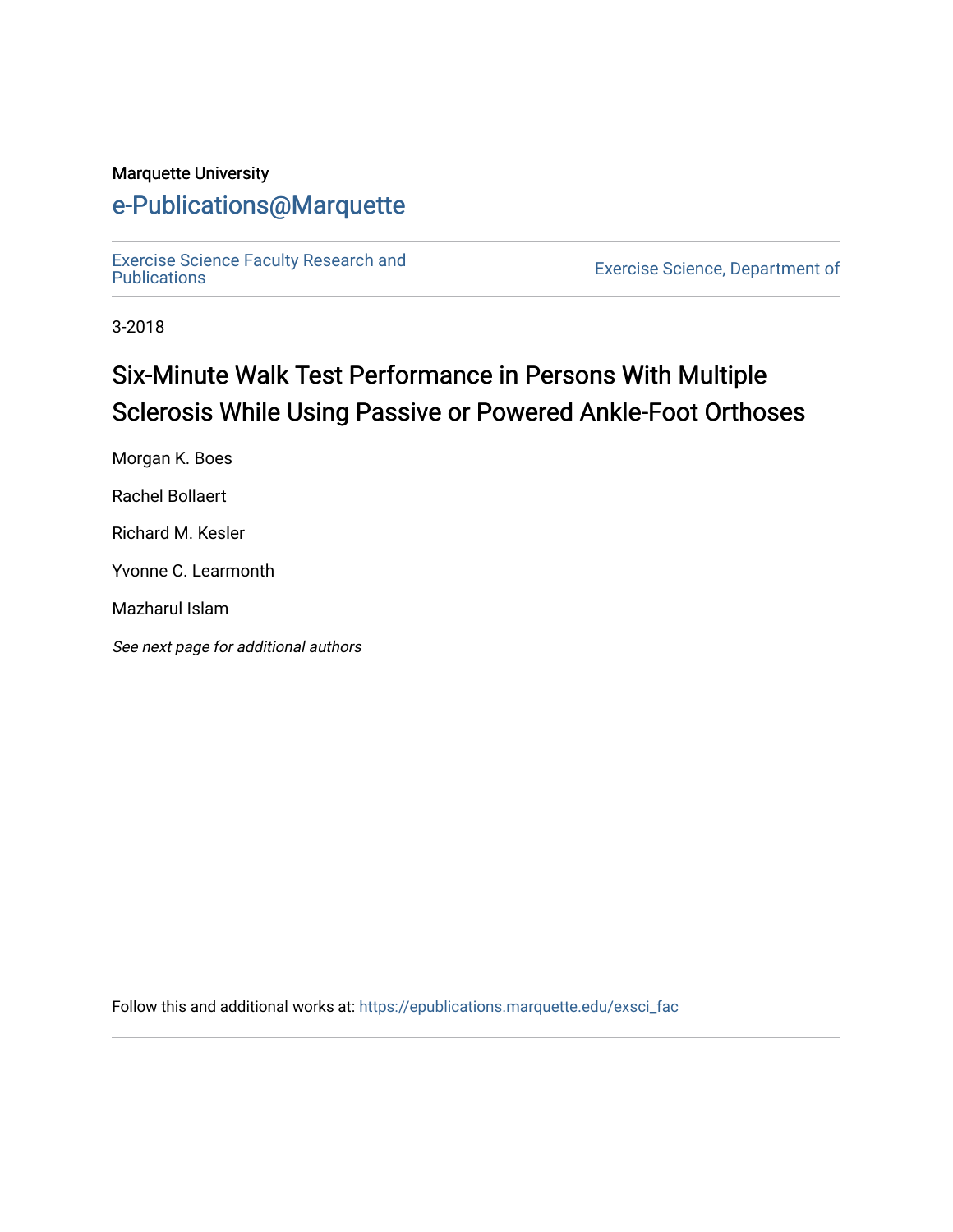#### Authors

Morgan K. Boes, Rachel Bollaert, Richard M. Kesler, Yvonne C. Learmonth, Mazharul Islam, Matthew N. Petrucci, Robert W. Motl, and Elizabeth T. Hsiao-Wecksler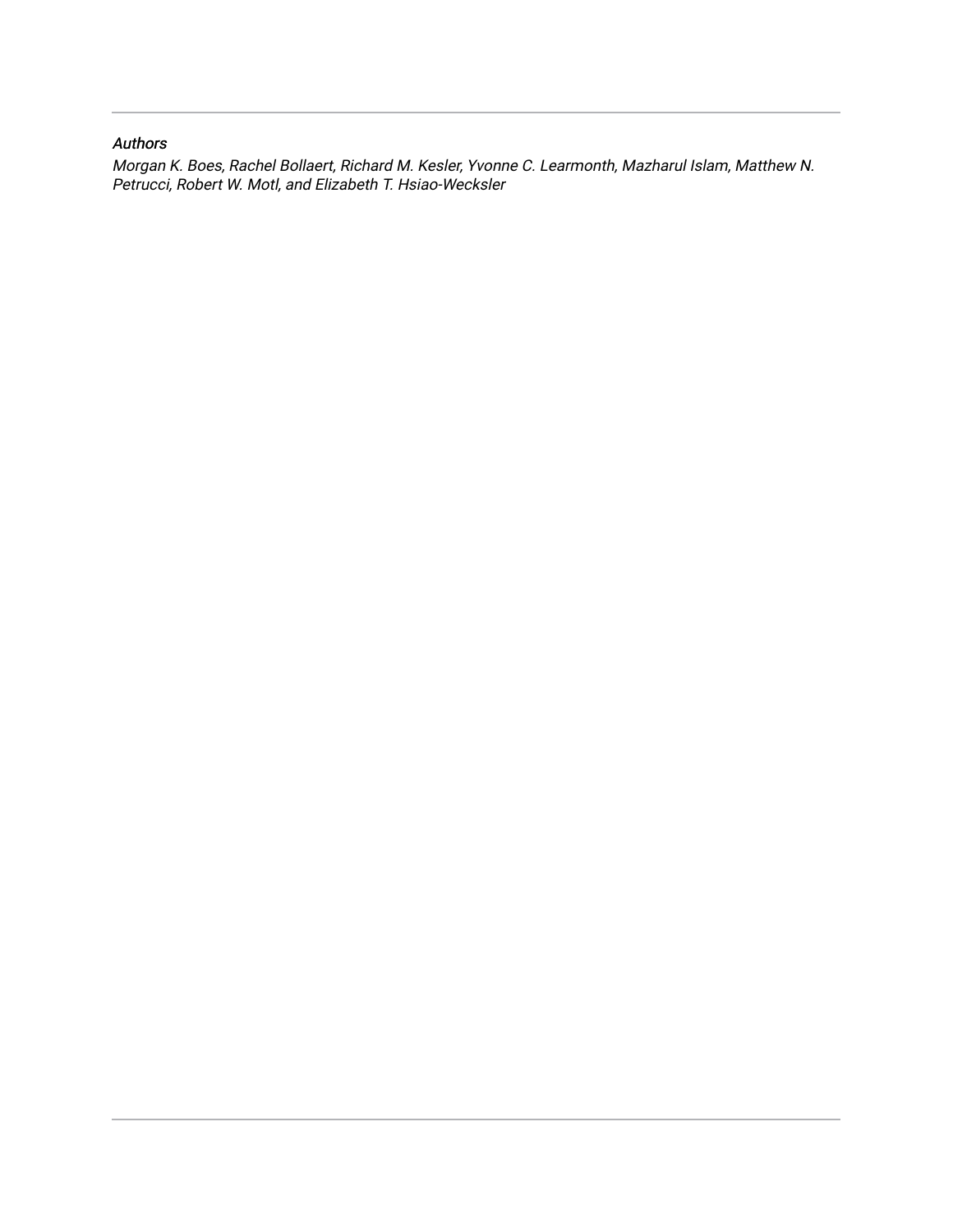**Marquette University**

# **e-Publications@Marquette**

# *Exercise Science Faculty Research and Publications/College of Health Sciences*

*This paper is NOT THE PUBLISHED VERSION;* **but the author's final, peer-reviewed manuscript.** The published version may be accessed by following the link in th citation below.

*Archives of Physical Medicine and Rehabilitation*, Vol. 99, No. 3 (March 2018): 484-490. [DOI.](https://doi.org/10.1016/j.apmr.2017.06.024) This article is © Elsevier and permission has been granted for this version to appear i[n e-Publications@Marquette.](http://epublications.marquette.edu/) Elsevier does not grant permission for this article to be further copied/distributed or hosted elsewhere without the express permission from Elsevier.

# Six-Minute Walk Test Performance in Persons With Multiple Sclerosis While Using Passive or Powered Ankle-Foot Orthoses

Morgan K. Boes Department of Bioengineering, University of Illinois at Urbana-Champaign, Champaign, IL Rachel E. Bollaert Department of Kinesiology and Community Health, University of Illinois at Urbana-Champaign, Champaign, IL Richard M. Kesler Illinois Fire Service Institute, Champaign, IL Yvonne C. Learmonth School of Psychology and Exercise Science, Murdoch University, Perth, Western Australia Mazharul Islam Department of Mechanical Science and Engineering, University of Illinois at Urbana-Champaign, Champaign, IL Matthew N. Petrucci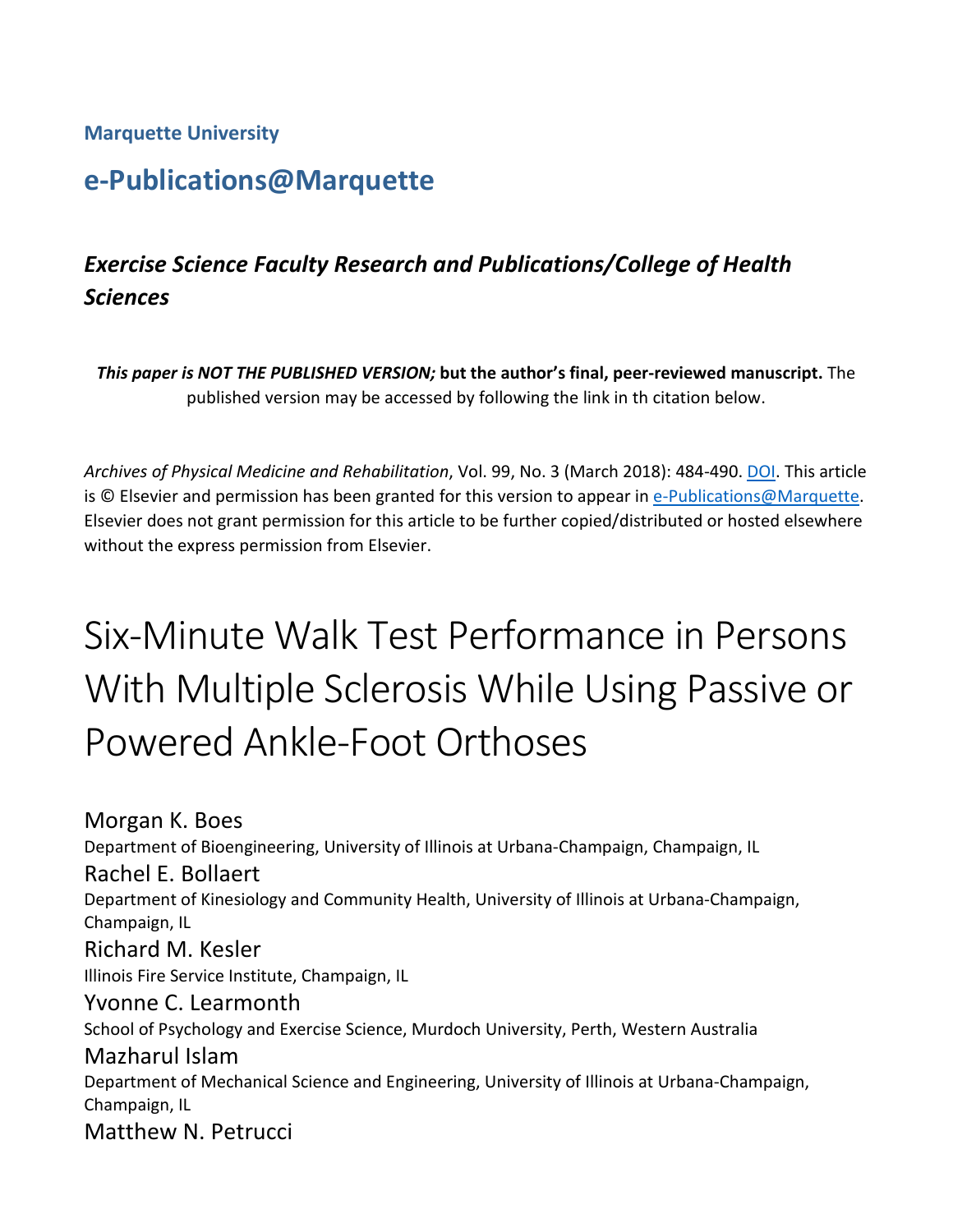Department of Mechanical Science and Engineering, University of Illinois at Urbana-Champaign, Champaign, IL

Neuroscience Program, University of Illinois at Urbana-Champaign, Champaign, IL

## Robert W. Motl

Department of Physical Therapy, The University of Alabama at Birmingham, Birmingham, AL Elizabeth T. Hsiao-Wecksler

Department of Bioengineering, University of Illinois at Urbana-Champaign, Champaign, IL Department of Mechanical Science and Engineering, University of Illinois at Urbana-Champaign, Champaign, IL

Neuroscience Program, University of Illinois at Urbana-Champaign, Champaign, IL

# Abstract

### **Objective**

To determine whether a powered ankle-foot [orthosis](https://0-www-sciencedirect-com.libus.csd.mu.edu/topics/medicine-and-dentistry/orthosis) (AFO) that provides dorsiflexor and plantar flexor assistance at the ankle can improve walking [endurance](https://0-www-sciencedirect-com.libus.csd.mu.edu/topics/medicine-and-dentistry/endurance) of persons with [multiple sclerosis](https://0-www-sciencedirect-com.libus.csd.mu.edu/topics/medicine-and-dentistry/multiple-sclerosis) (MS).

#### Design Short-term intervention.

Setting University research laboratory.

### Participants

Participants (N=16) with a neurologist-confirmed diagnosis of MS and daily use of a prescribed custom unilateral passive AFO.

#### Interventions

Three [6-minute walk tests](https://0-www-sciencedirect-com.libus.csd.mu.edu/topics/medicine-and-dentistry/six-minute-walk-test) (6MWTs), 1 per footwear condition: shoes (no AFO), prescribed passive AFO, and portable powered AFO (PPAFO). Assistive devices were worn on the impaired limb.

#### Main Outcome Measures

Distance walked and metabolic cost of transport were recorded during each 6MWT and compared between footwear conditions.

#### Results

Each participant completed all three 6MWTs within the experimental design. PPAFO use resulted in a shorter 6MWT distance than did a passive AFO or shoe use. No differences were observed in metabolic cost of transport between footwear conditions.

#### Conclusions

The current embodiment of this PPAFO did not improve endurance walking performance during the 6MWT in a sample of participants with gait impairment due to MS. Further research is required to determine whether expanded training or modified design of this powered orthosis can be effective in improving endurance walking performance in persons with gait impairment due to MS.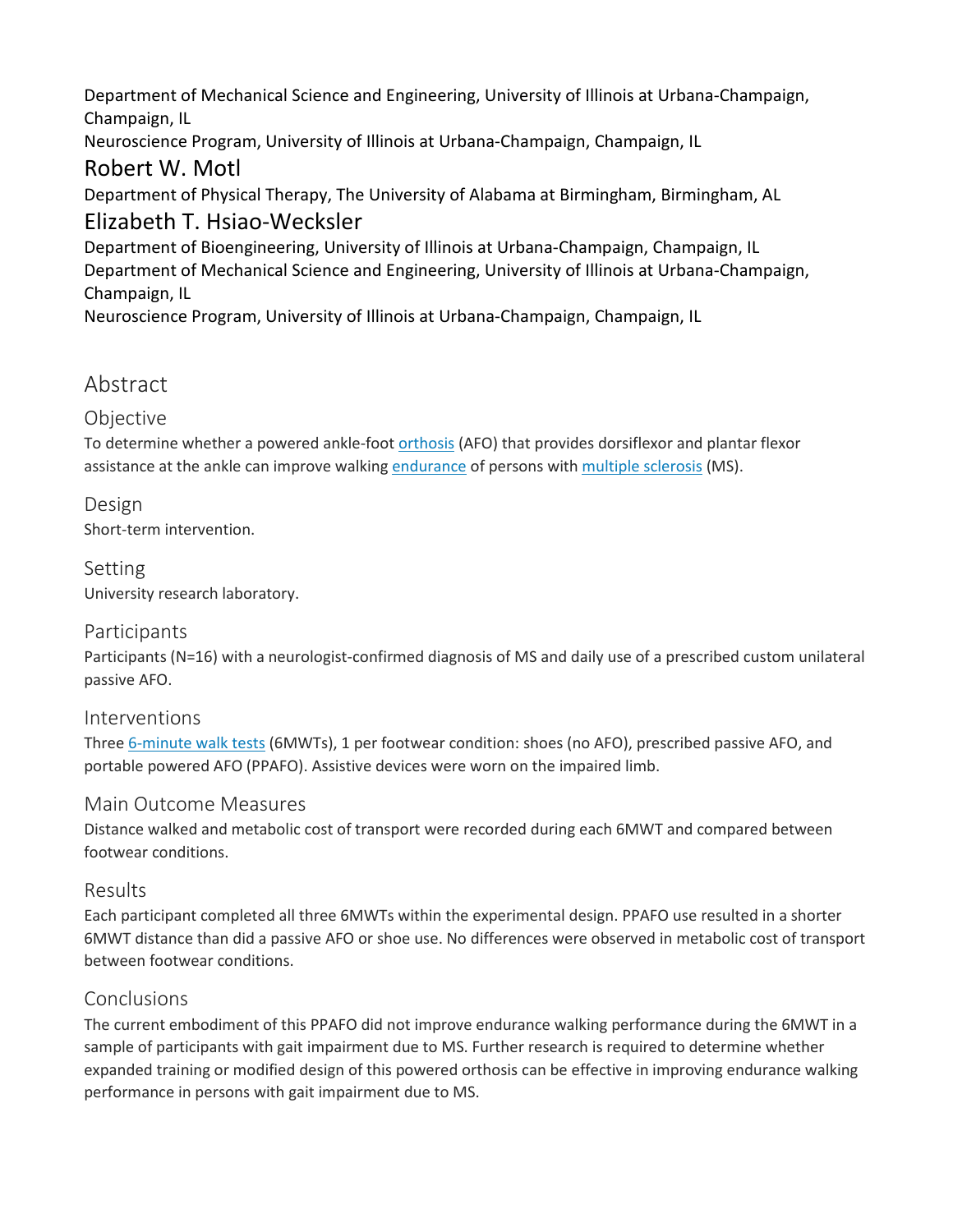### Keywords

Gait, Multiple sclerosis, Rehabilitation, Robotic exoskeleton,

## List of abbreviations

6MWT, 6-minute walk test, AFO, ankle-foot orthosis, ANOVA, analysis of variance, CoT, metabolic cost of transport, MS, multiple sclerosis, PPAFO, portable powered ankle-foot orthosis, V̇ *˙*CO2, carbon dioxide consumption per unit time,  $\mathsf{V}\mathsf{o}_2$  oxygen consumption per unit time

The major disease process of [multiple sclerosis](https://0-www-sciencedirect-com.libus.csd.mu.edu/topics/medicine-and-dentistry/multiple-sclerosis) (MS) is characterized by demyelinating lesions of the white matter within the brain stem, [cerebellum,](https://0-www-sciencedirect-com.libus.csd.mu.edu/topics/medicine-and-dentistry/cerebellum) and spinal cord. $\frac{1}{2}$  When these lesions occur along long-fiber tracts specific to lower limb muscle control, the clinical symptoms include weakness of the plantar flexor and dorsiflexor muscles with resulting [foot drop](https://0-www-sciencedirect-com.libus.csd.mu.edu/topics/medicine-and-dentistry/peroneus-nerve-paralysis) and reduced walking capability.<sup>2</sup> Gait impairment presents major personal, social, and economic burdens on those living with MS[.3](https://0-www-sciencedirect-com.libus.csd.mu.edu/science/article/pii/S000399931730494X#bib3) Passive ankle-foot [orthoses](https://0-www-sciencedirect-com.libus.csd.mu.edu/topics/medicine-and-dentistry/orthosis) (AFOs) are often clinically prescribed and used to assist with foot drop due to dorsiflexor muscle weakness in persons with MS in attempts to mitigate gait impairment. $4$  AFOs are rigid or semirigid devices that support the foot and the lower leg to keep the foot from falling below a neutral position, thus preventing the foot drop that occurs with dorsiflexor muscle weakness. In holding the foot at neutral, most AFOs impede plantar flexion of the ankle and thus reduce the propulsive effect of the plantar [flexor muscles](https://0-www-sciencedirect-com.libus.csd.mu.edu/topics/medicine-and-dentistry/flexor-muscle) during late stance.

Passive AFOs have yielded mixed results when analyzed in a research setting in populations of persons with M[S5,](https://0-www-sciencedirect-com.libus.csd.mu.edu/science/article/pii/S000399931730494X#bib5) [6,](https://0-www-sciencedirect-com.libus.csd.mu.edu/science/article/pii/S000399931730494X#bib6) [7](https://0-www-sciencedirect-com.libus.csd.mu.edu/science/article/pii/S000399931730494X#bib7) or MS and stroke[.8,](https://0-www-sciencedirect-com.libus.csd.mu.edu/science/article/pii/S000399931730494X#bib8) [9,](https://0-www-sciencedirect-com.libus.csd.mu.edu/science/article/pii/S000399931730494X#bib9) [10](https://0-www-sciencedirect-com.libus.csd.mu.edu/science/article/pii/S000399931730494X#bib10) Previous research has reported no significant improvement with an AFO compared to no-device trials on functional gait tasks,  $6 \text{ modified } 6$ -minute walk test (6MWT) distance,  $2 \text{ or } 6$ perceived fatigue during the  $6MWT<sub>i</sub><sup>2</sup>$  but there was reduced physiological cost of walking<sup>2</sup> and energy cost of walking.<sup>9</sup> Others<sub>2</sub>, [11](https://0-www-sciencedirect-com.libus.csd.mu.edu/science/article/pii/S000399931730494X#bib11) have reported that after 4 weeks of continually using an AFO, persons with MS reported fewer limitations in mobility (eg, walking, running, and stair climbing) when assessed using the Multiple [Sclerosis](https://0-www-sciencedirect-com.libus.csd.mu.edu/topics/medicine-and-dentistry/multiple-sclerosis) Walking Scale-12. Some researchers have concluded that if the mechanical properties of the AFO (stiffness, neutral angle) matched the patient in terms of level of assistance needed, the patient greatly benefited with improved energy cost of walking,  $\frac{12}{2}$  [walking speed,](https://0-www-sciencedirect-com.libus.csd.mu.edu/topics/medicine-and-dentistry/walking-speed) gait kinematics, and kinetics.<sup>8</sup> An AFO (constructed from an elastic band attached to the thigh and shank with a loop to hold up the forefoot) increased gait velocity and cadence, whereas mixed results were observed for stride length compared to a plastic-molded AFO and shoes condition.<sup>10</sup> These studies fail to provide conclusive evidence that passive AFOs reliably improve gait in persons with MS.

Traditional AFOs often fail to restore normal ankle function because they lack the ability to actively modulate motion control during gait and do not produce propulsion torque and power. A test bed of a portable powered AFO (PPAFO) has been developed to explore the issues and challenges related to creating mobile actively powered orthotic devices[.13,](https://0-www-sciencedirect-com.libus.csd.mu.edu/science/article/pii/S000399931730494X#bib13) [14](https://0-www-sciencedirect-com.libus.csd.mu.edu/science/article/pii/S000399931730494X#bib14) One of the main objectives of the PPAFO test bed is to assist the ankle during gait. The PPAFO can provide modest dorsiflexor or plantar flexor torque at the ankle using a portable pneumatic power source [\(fig 1\)](https://0-www-sciencedirect-com.libus.csd.mu.edu/science/article/pii/S000399931730494X#fig1). The bidirectional assistance is applied at the ankle as needed throughout the gait cycle, including late stance and propulsion, which is unavailable in the current commercially available technologie[s.15](https://0-www-sciencedirect-com.libus.csd.mu.edu/science/article/pii/S000399931730494X#bib15) The timing of when to apply the bidirectional assistance is determined by a user-specific tuned kinematics-based controller that estimates the state of the limb during the gait cycle using onboard sensors (foot switches, angle sensor)[.16,](https://0-www-sciencedirect-com.libus.csd.mu.edu/science/article/pii/S000399931730494X#bib16) [17](https://0-www-sciencedirect-com.libus.csd.mu.edu/science/article/pii/S000399931730494X#bib17) Initial timings for PPAFO activation from the controller are based on normative gait event values determined from preexisting dat[a18,](https://0-www-sciencedirect-com.libus.csd.mu.edu/science/article/pii/S000399931730494X#bib18) [19;](https://0-www-sciencedirect-com.libus.csd.mu.edu/science/article/pii/S000399931730494X#bib19) subject-specific PPAFO actuation timing can then be adjusted for each user's gait pattern on the basis of variation from the normative sensor activation pattern.<sup>17</sup>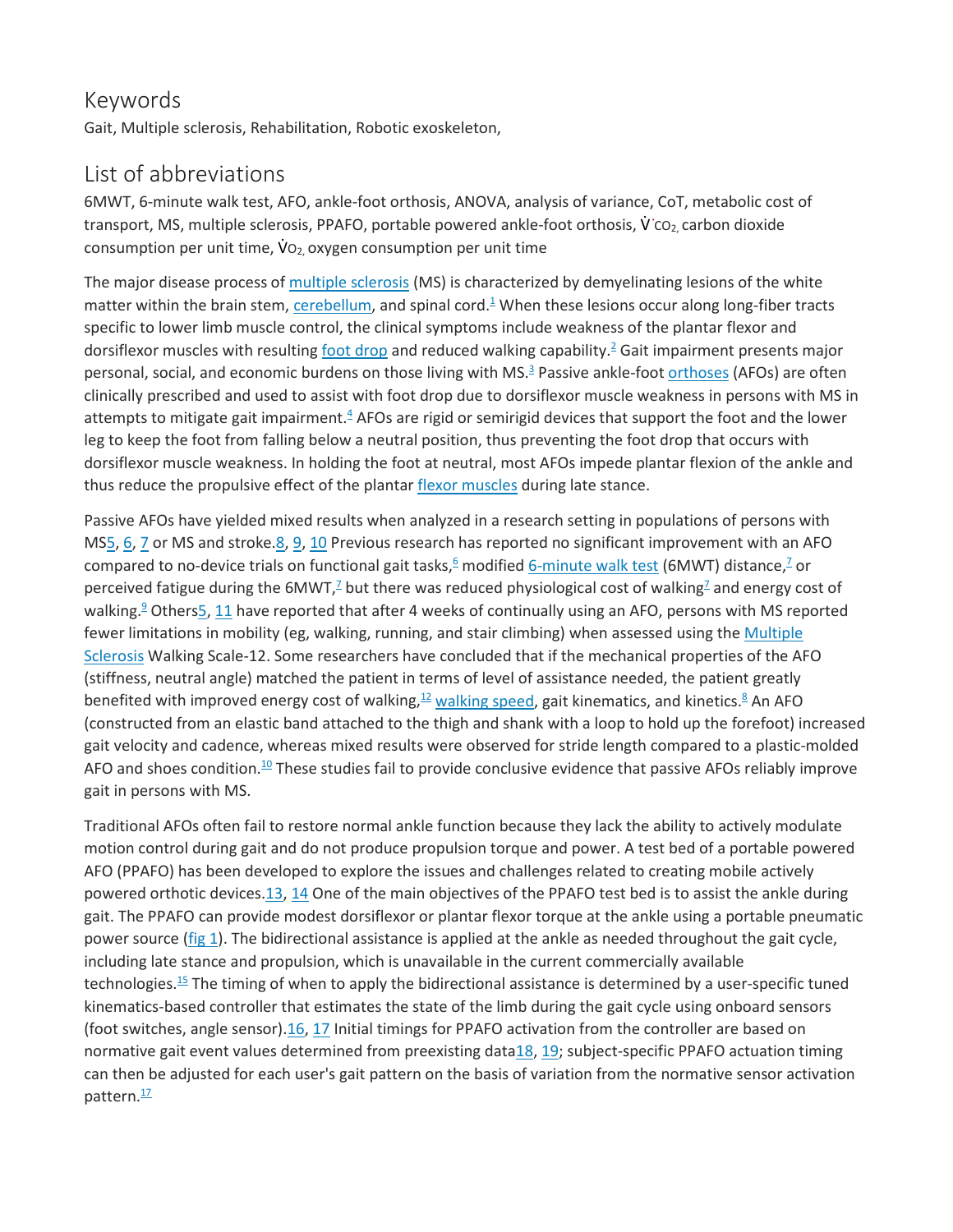



Previous studie[s13,](https://0-www-sciencedirect-com.libus.csd.mu.edu/science/article/pii/S000399931730494X#bib13) [20](https://0-www-sciencedirect-com.libus.csd.mu.edu/science/article/pii/S000399931730494X#bib20) using the PPAFO have tested the functionality of the concept in a limited number of people with lower limb impairment. One study<sup>20</sup> tested the PPAFO in 2 participants with unique lower limb impairments (1 with [muscular dystrophy,](https://0-www-sciencedirect-com.libus.csd.mu.edu/topics/medicine-and-dentistry/muscular-dystrophy) 1 with cauda equine syndrome) and provided only unilateral powered assistance in the direction of greatest weakness (plantar flexion or dorsiflexion) during treadmill walking. Another study<sup>13</sup> further tested the PPAFO in 1 participant and provided bidirectional powered assistance that was triggered on the basis of direct user input. Since these initial studies, the PPAFO has undergone hardware and controller improvements that allow more diverse functionality testing[.14,](https://0-www-sciencedirect-com.libus.csd.mu.edu/science/article/pii/S000399931730494X#bib14) [16,](https://0-www-sciencedirect-com.libus.csd.mu.edu/science/article/pii/S000399931730494X#bib16) [17,](https://0-www-sciencedirect-com.libus.csd.mu.edu/science/article/pii/S000399931730494X#bib17) [21](https://0-www-sciencedirect-com.libus.csd.mu.edu/science/article/pii/S000399931730494X#bib21) The goal of the present investigation was to use a powered device that provided active bidirectional (dorsiflexor and plantar flexor) assistance at the ankle to improve the gait of persons with varied gait impairment due to MS. This study evaluated distance covered and metabolic cost in 6 minutes of walking with the PPAFO as compared with both a patient-prescribed AFO and a shoes-only condition during a 6MWT. It was hypothesized that the PPAFO would improve the gait of persons with MS by decreasing the metabolic cost of transport (CoT) while increasing the 6MWT distance.

### Methods

#### Participants

Approval for the study was granted by the institutional review board at the University of Illinois Urbana-Champaign, and all participants provided informed consent before the testing session. The study included 16 participants with a neurologist-confirmed diagnosis of MS and use of a prescribed custom passive AFO (12 women and 4 men; mean age, 54.6±5.3y; median [Expanded Disability Status Scale](https://0-www-sciencedirect-com.libus.csd.mu.edu/topics/medicine-and-dentistry/expanded-disability-status-scale) score,  $^{22}$  5.75 [interquartile range, 4–6]); the patient reported MS type was as follows: primary progressive (n=4), relapsing remitting (n=7), and secondary progressive (n=5). Assistive device use was as follows: single-point cane (n=4), 2-wheeled walker (n=1), 4-wheeled walker (n=3), walls and arms of caregivers (n=2), and none (n=6).

#### Experimental procedure

Participants first wore the PPAFO for a 20-minute training period, which was for both the participant to accommodate to walking with the PPAFO and for each participant's gait pattern to be programmed into the PPAFO controller using sensor data from the heel, toe, and angle sensors on the PPAFO to estimate the phases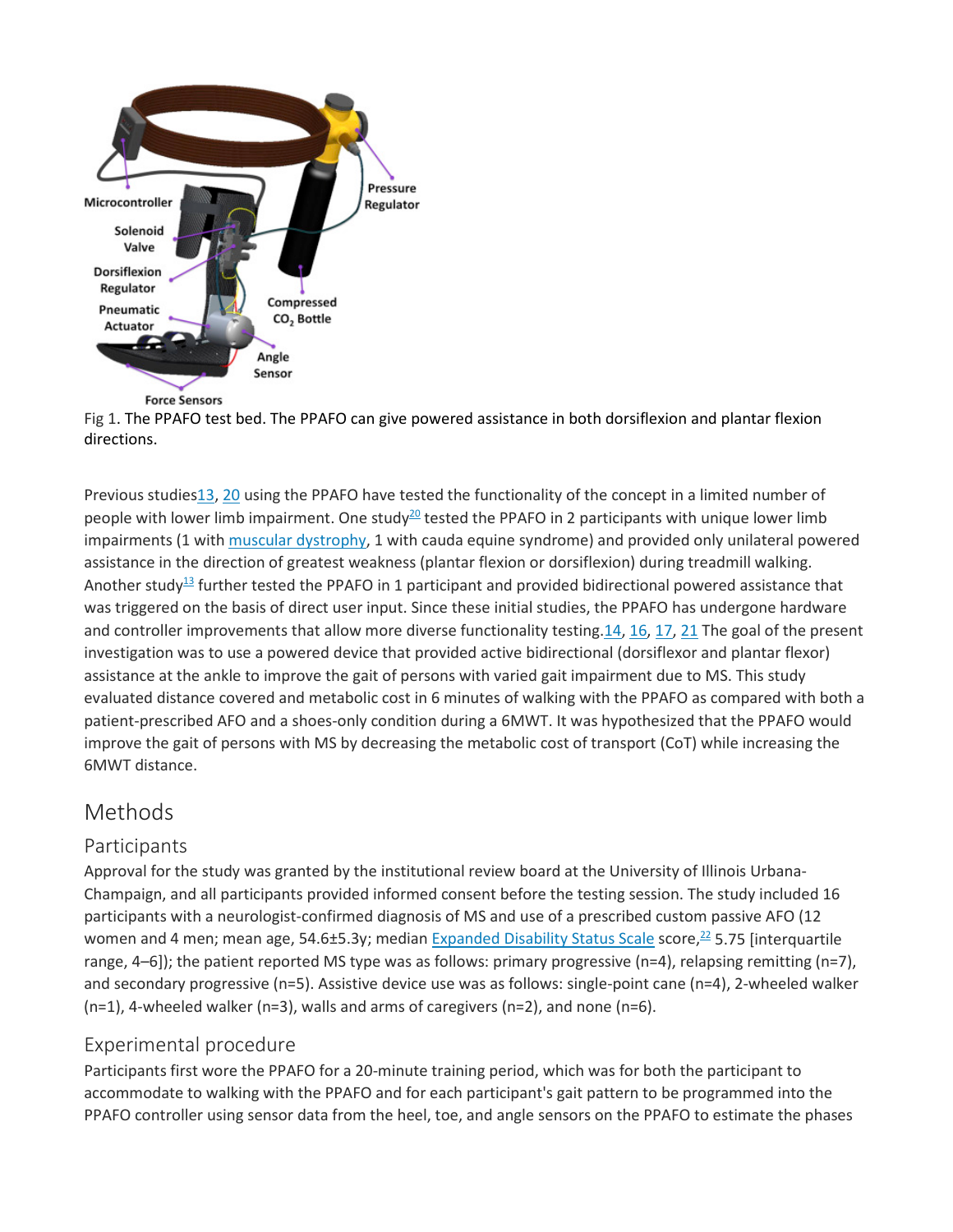of gait. Participants were instructed to walk in a normal way with the PPAFO. For each participant, controller timing adjustments were made throughout the training period to best align the participant's sensor activation pattern with the phases of gait and correlated assistance timing. $17$ 

Participants then completed three 6MWTs that were performed overground in a 9m×12m hallway loop with four 90° turns. For each 6MWT, participants were instructed to walk as far and as fast as possible within the limits of their own safety.<sup>23</sup> One 6MWT was completed per footwear condition: shoes, AFO, and PPAFO. A minimum rest period of 10 minutes was provided to all participants between each 6MWT.<sup>24</sup> The PPAFO was worn on the more affected limb (ie, the same side as the prescribed AFO) with the participant's normal walking shoe on the contralateral limb. The electronics control box of the PPAFO was worn at the chest on an over-theshoulder harness, and a research assistant following the participant carried the portable pneumatic air tank. The 6MWT with the shoe-only condition was completed first as a baseline for all participants. The remaining 2 conditions (AFO, PPAFO) were randomized and counterbalanced in order across participants [\(fig 2\)](https://0-www-sciencedirect-com.libus.csd.mu.edu/science/article/pii/S000399931730494X#fig2).



Fig 2. CONSORT diagram.

### Outcome measures

Total distance traveled and CoT were recorded during each 6MWT. The total 6MWT distance traveled (in meters) was recorded with a measuring wheel (RT312<sup>a</sup>). Oxygen consumption per unit time (V<sub>O2</sub>, mL/min) and carbon dioxide consumption per unit time (Vco<sub>2</sub>, mL/min) were measured breath by breath using a commercially available portable metabolic unit (K4b2<sup>b</sup>). V<sub>O2</sub> and Vc<sub>O2</sub> were measured as 30-second averages for 1 minute before the 6MWT (resting) and during the 6MWT (walking). Steady-state values were computed from average walking values of the final 3 minutes of the  $6MWT<sup>25</sup>$  Net values were computed by subtracting average resting values from the steady-state values (Eqns. [1](https://0-www-sciencedirect-com.libus.csd.mu.edu/science/article/pii/S000399931730494X#fd1) and [2\)](https://0-www-sciencedirect-com.libus.csd.mu.edu/science/article/pii/S000399931730494X#fd2).

(1)  $[\dot{\mathsf{Vo}}_2]_{\mathsf{net}}(\mathsf{mL/min}) = [\dot{\mathsf{Vo}}_2]_{\mathsf{steady\text{-}state}} - [\dot{\mathsf{Vo}}_2]_{\mathsf{resting}}$ (2)  $[\mathsf{Vco}_2]_{\mathsf{net}}(\mathsf{mL/min}) = [\mathsf{Vco}_2]_{\mathsf{steady-state}} - [\mathsf{Vco}_2]_{\mathsf{resting}}$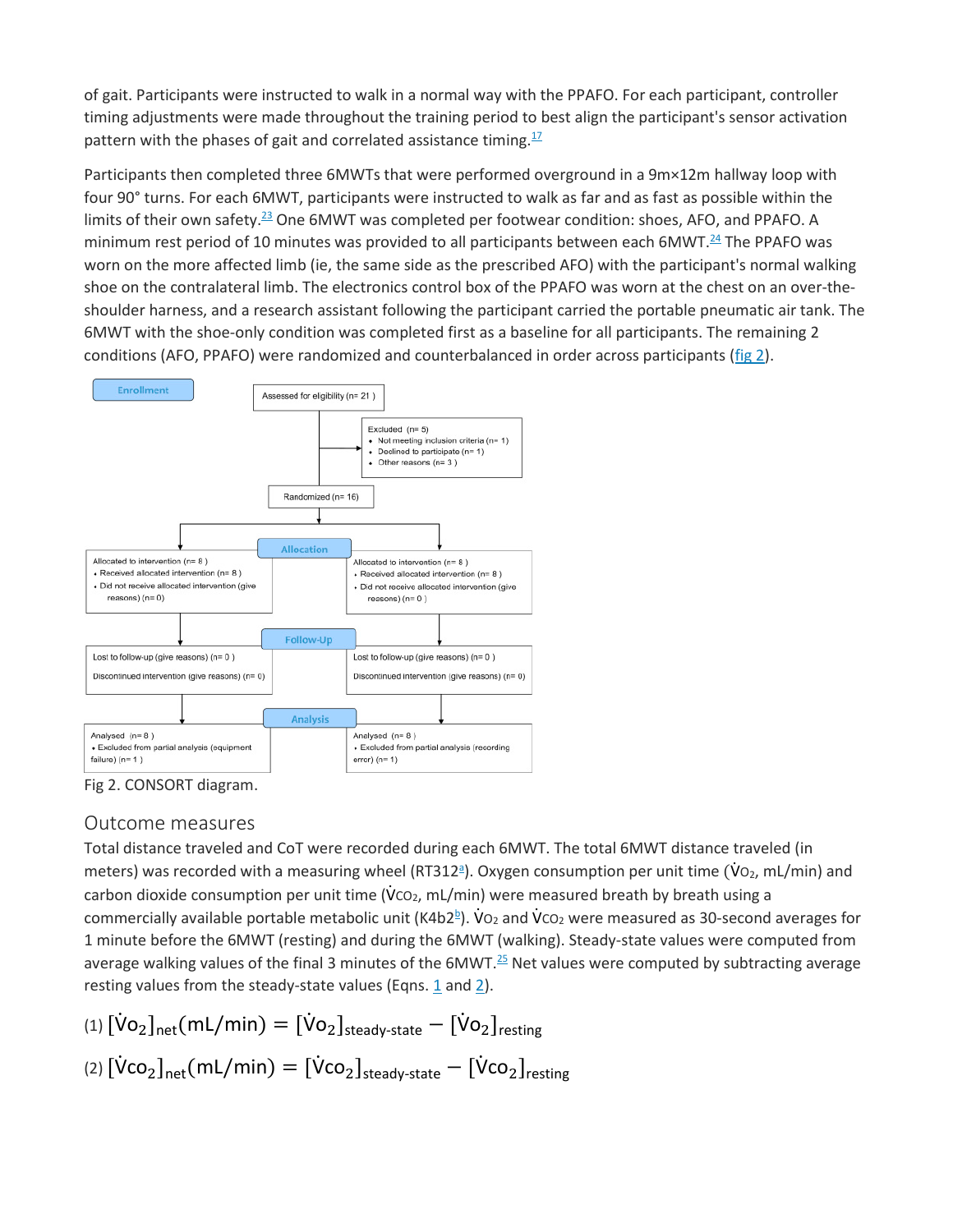CoT was used to quantify the [energy expenditure](https://0-www-sciencedirect-com.libus.csd.mu.edu/topics/medicine-and-dentistry/energy-expenditure) during gait.<sup>26</sup> CoT was computed from the net V<sub>O2</sub> and V<sub>CO2</sub> using a modification to the Brockway equation<sup>27</sup> as suggested by Donelan et al,<sup>26</sup> with updated coefficients (Eqn. [3\)](https://0-www-sciencedirect-com.libus.csd.mu.edu/science/article/pii/S000399931730494X#fd3). $\frac{28}{3}$ 

#### (3) Metabolic Cost of Transport (CoT) =

 $16.477(W\cdot s/mL) \times [Vo_2]_{net}(mL/min) + 4.484(W\cdot s/mL) \times [Vco_2]_{net}(mL/min)$ 60(s/min)×body weight (N)×gait speed (m/s)

For the PPAFO condition, the additional mass of the PPAFO and controller box (2kg) was added to the participant's mass to be included in the body weight.

#### Statistical analysis

6MWT distance and metabolic data were analyzed for the effect of footwear. A repeated-measures analysis of variance (ANOVA) was completed for each parameter, with footwear as the within-subject factor. Because of equipment and tester error, 1 participant completed the 6MWTs but the final distance was not available; another participant completed the 6MWTs but there was an error with the portable metabolic unit; so each parameter was computed for the remaining 15 participants. All statistical tests were performed (SPSS version  $22<sup>5</sup>$ ) with the level of significance set at .05.

## Results

All 16 participants completed the three 6MWTs in the shoes, AFO, and PPAFO conditions without injury. Each participant donned and doffed the PPAFO with ease. Each participant practiced walking with the PPAFO as it was trained to their gait until they felt comfortable enough to complete a 6MWT, and this was achieved during the 20-minute training period.

#### 6MWT distance

The repeated-measures ANOVA for 6MWT distance indicated significant differences between footwear (*P*=.003). The follow-up least significant difference comparisons between footwear conditions indicated that PPAFO use resulted in a shorter 6MWT distance than did AFO and shoe use. Also, AFO use resulted in a longer 6MWT distance than did shoe-only use  $(fig 3$  and [table](https://0-www-sciencedirect-com.libus.csd.mu.edu/science/article/pii/S000399931730494X#tbl1) 1).



Fig 3. CoT and 6MWT distance for 15 persons with MS in 3 footwear conditions: shoes, passive AFO, or PPAFO. Values are mean ± SE. Symbols represent significant differences (*P*<.05).

| able 1. Outcome measure values |                  |                  |                 |       |
|--------------------------------|------------------|------------------|-----------------|-------|
| Variable                       | <b>Shoes</b>     | AFO              | <b>PPAFO</b>    |       |
| 6MWT distance (m)              | $253.3 \pm 30.2$ | $273.8 \pm 31.0$ | 225.9±24.7      | 003   |
| CoT                            | $0.48 \pm 0.07$  | $0.45 \pm 0.05$  | $0.46 \pm 0.06$ | ں ے . |

Table 1. Outcome measure values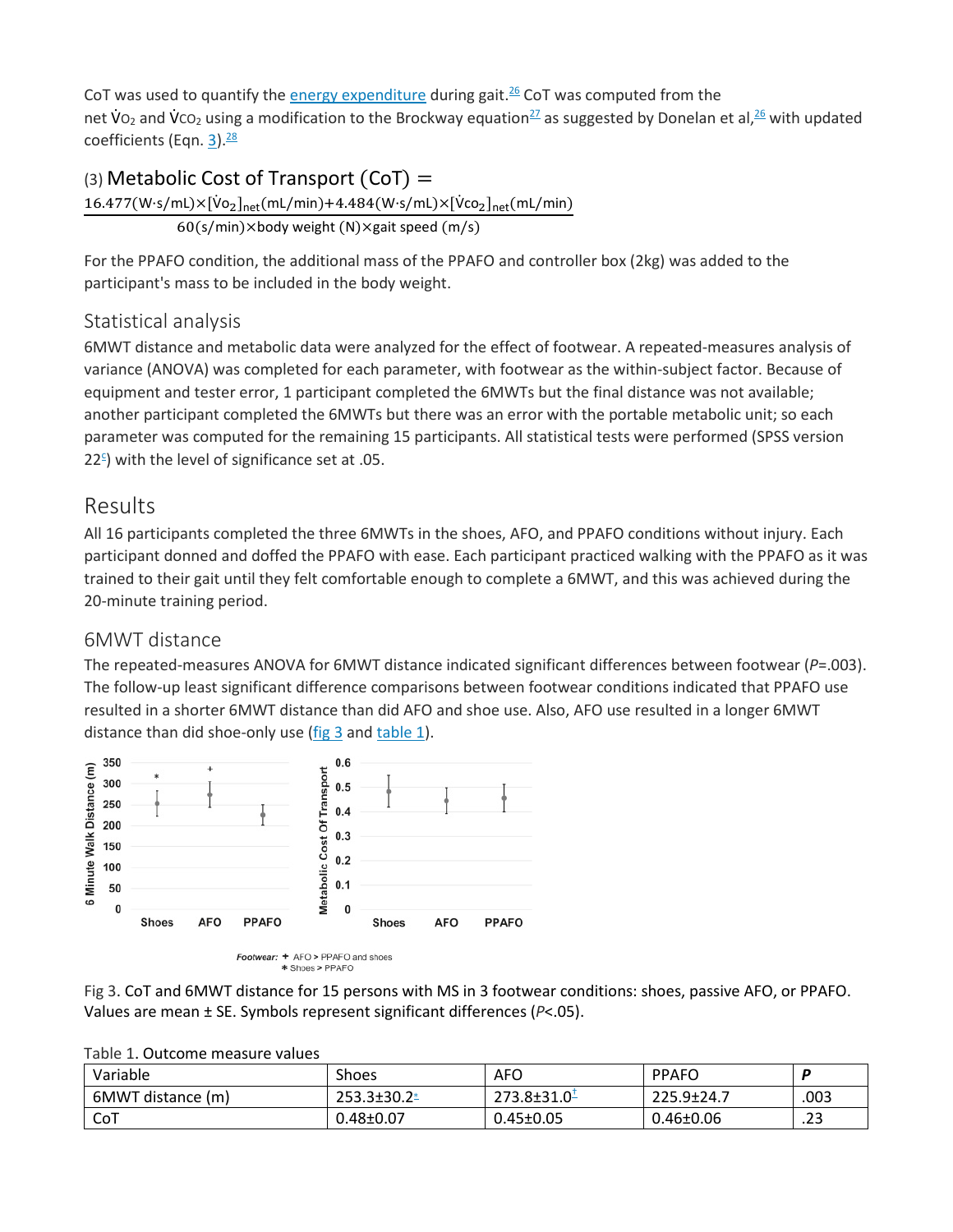NOTE. Values are mean ± SE. ∗Shoes > PPAFO. †AFO > PPAFO and shoes.

#### Metabolic outcomes

The repeated-measures ANOVA for CoT indicated no significant differences (*P*=.23) between footwear conditions (see [fig 3](https://0-www-sciencedirect-com.libus.csd.mu.edu/science/article/pii/S000399931730494X#fig3) and [table](https://0-www-sciencedirect-com.libus.csd.mu.edu/science/article/pii/S000399931730494X#tbl1) 1).

#### Discussion

This study was the first to assess the use of a unilateral powered AFO to provide bidirectional powered ankle assistance for persons with MS by evaluating the total distance covered in 6 minutes of walking and the CoT. Each participant successfully donned the PPAFO for an overground 6MWT during which the PPAFO was programmed to assist with their gait. Participants completed three 6MWTs, 1 with the PPAFO, 1 with their own passive AFO, and 1 with only shoes. During each 6MWT, total distance covered and metabolic parameters were recorded.

The use of the PPAFO significantly reduced the 6MWT distance covered by participants in our study. This was in contrast to our expected outcome of increasing the 6MWT distance with the use of a powered [orthosis](https://0-www-sciencedirect-com.libus.csd.mu.edu/topics/medicine-and-dentistry/orthosis) at least compared to a shoes-only condition. One possibility is that in our participant population, disability from MS had already limited their mobility such that learning to walk with a new device could not improve their performance. It is also possible that participants were becoming accustomed to using the PPAFO in their gait, but it was at the expense of the total distance covered in the 6MWT. Participants may have benefited from a longer training period to adapt to walking with the PPAFO[.29,](https://0-www-sciencedirect-com.libus.csd.mu.edu/science/article/pii/S000399931730494X#bib29) [30](https://0-www-sciencedirect-com.libus.csd.mu.edu/science/article/pii/S000399931730494X#bib30)

No differences were observed in CoT between footwear conditions. It was hypothesized that the PPAFO condition would reduce the CoT in comparison to the shoes and AFO conditions because of the PPAFO being able to assist each participant with the symptoms of [foot drop](https://0-www-sciencedirect-com.libus.csd.mu.edu/topics/medicine-and-dentistry/peroneus-nerve-paralysis) and reduced propulsion. The lack of expected significant reduction in CoT with the PPAFO could have been due to the increased mass of the PPAFO at the ankle that took increased energy to walk with, thus confounding any reduction in CoT that may have been due to the PPAFO's assistance[.31,](https://0-www-sciencedirect-com.libus.csd.mu.edu/science/article/pii/S000399931730494X#bib31) [32](https://0-www-sciencedirect-com.libus.csd.mu.edu/science/article/pii/S000399931730494X#bib32) A more extended time to adapt to and become comfortable with walking with the PPAFO may be necessary to realize gait changes that would allow a reduction in CoT, especially in persons with MS whose adaptation abilities could be impaired by nervous system damage[.29,](https://0-www-sciencedirect-com.libus.csd.mu.edu/science/article/pii/S000399931730494X#bib29) [30](https://0-www-sciencedirect-com.libus.csd.mu.edu/science/article/pii/S000399931730494X#bib30) Other studie[s33,](https://0-www-sciencedirect-com.libus.csd.mu.edu/science/article/pii/S000399931730494X#bib33) [34,](https://0-www-sciencedirect-com.libus.csd.mu.edu/science/article/pii/S000399931730494X#bib34) [35,](https://0-www-sciencedirect-com.libus.csd.mu.edu/science/article/pii/S000399931730494X#bib35) [36,](https://0-www-sciencedirect-com.libus.csd.mu.edu/science/article/pii/S000399931730494X#bib36) [37](https://0-www-sciencedirect-com.libus.csd.mu.edu/science/article/pii/S000399931730494X#bib37) using powered [exoskeletons](https://0-www-sciencedirect-com.libus.csd.mu.edu/topics/medicine-and-dentistry/exoskeleton) to assist or augment gait in able-bodied persons have rarely shown the expected decrease in metabolic effort. It is possible that there are underlying factors that have yet to be determined to make a meaningful effect on reducing the metabolic cost of walking.

The resulting increase in 6MWT distance with the use of an AFO compared with shoes seen in this study is in line with previous research. In agreement with previous studies, the passive AFO footwear condition resulted in faster [walking speeds](https://0-www-sciencedirect-com.libus.csd.mu.edu/topics/medicine-and-dentistry/walking-speed) (greater 6MWT distance) than did a shoes-only condition; however, the previously reported reduction in metabolic parameters of walking due to wearing an AFO was not observed (see [fig](https://0-www-sciencedirect-com.libus.csd.mu.edu/science/article/pii/S000399931730494X#fig3)  [3\)](https://0-www-sciencedirect-com.libus.csd.mu.edu/science/article/pii/S000399931730494X#fig3)[.7,](https://0-www-sciencedirect-com.libus.csd.mu.edu/science/article/pii/S000399931730494X#bib7) [8,](https://0-www-sciencedirect-com.libus.csd.mu.edu/science/article/pii/S000399931730494X#bib8) [9](https://0-www-sciencedirect-com.libus.csd.mu.edu/science/article/pii/S000399931730494X#bib9) The lack of this difference could be due to a number of factors, such as a difference in the participants' use of their AFOs or different calculations of metabolic parameters[.12,](https://0-www-sciencedirect-com.libus.csd.mu.edu/science/article/pii/S000399931730494X#bib12) [22,](https://0-www-sciencedirect-com.libus.csd.mu.edu/science/article/pii/S000399931730494X#bib22) [23,](https://0-www-sciencedirect-com.libus.csd.mu.edu/science/article/pii/S000399931730494X#bib23) [38](https://0-www-sciencedirect-com.libus.csd.mu.edu/science/article/pii/S000399931730494X#bib38) Future studies of AFO use in persons with gait impairment should quantify the amount of daily use that a participant uses their AFO, how many years they have used an AFO, and possibly what type or types of AFOs the person has used as confounding factors. The only inclusion criteria for this study were that a participant had an AFO. Simply having an AFO does not necessarily mean that each of the participants used their AFOs in similar ways or for similar amounts of time[.12,](https://0-www-sciencedirect-com.libus.csd.mu.edu/science/article/pii/S000399931730494X#bib12) [27,](https://0-www-sciencedirect-com.libus.csd.mu.edu/science/article/pii/S000399931730494X#bib27) [28,](https://0-www-sciencedirect-com.libus.csd.mu.edu/science/article/pii/S000399931730494X#bib28) [34](https://0-www-sciencedirect-com.libus.csd.mu.edu/science/article/pii/S000399931730494X#bib34) It is expected that the amount of metabolic benefit that one would receive from using an AFO is related to the amount when the AFO is actually used.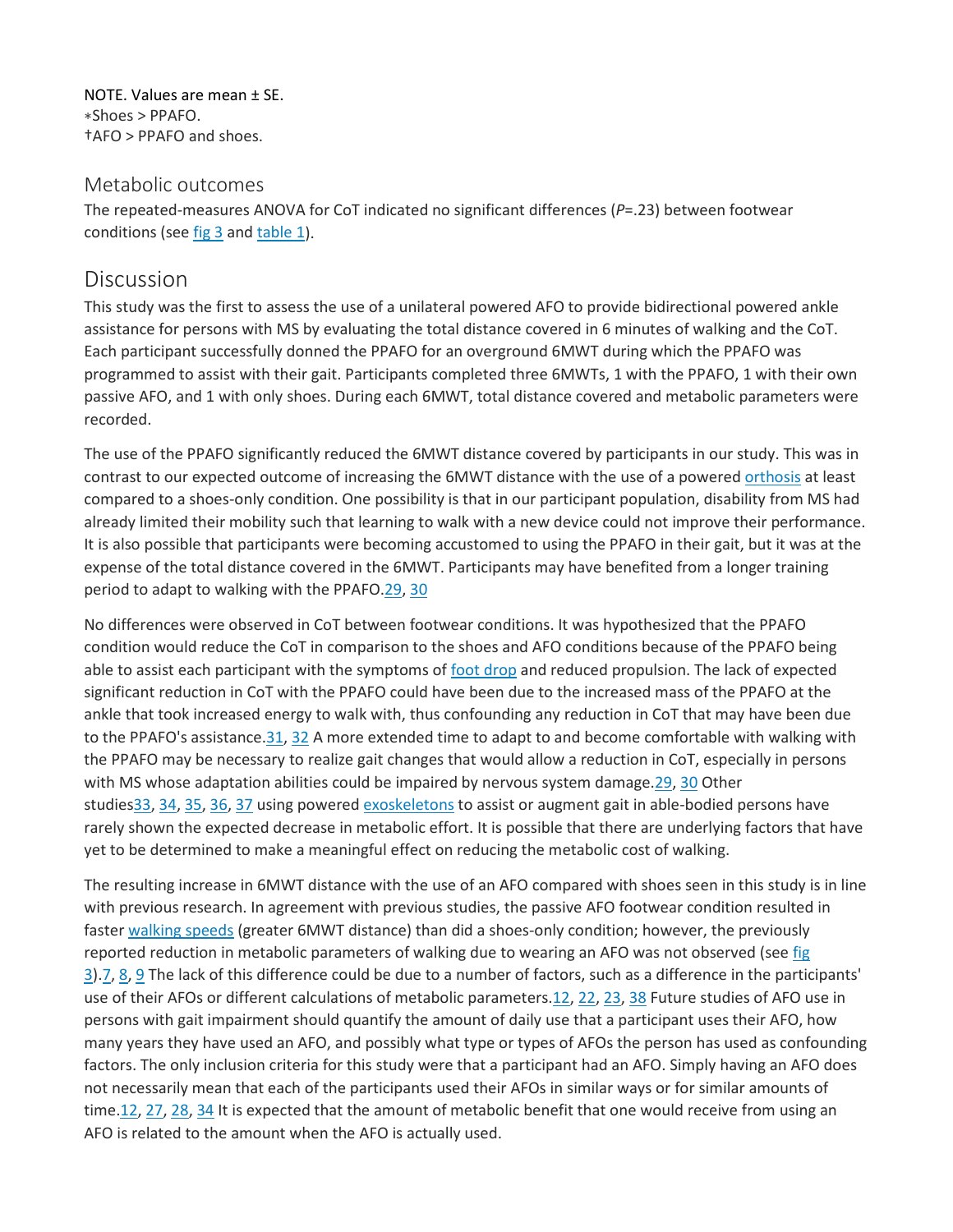#### Study limitations

The shorter 6MWT distance observed when wearing the PPAFO could be due to a number of factors. Participants were given a minimum of 20 minutes to adapt to the device because the controller was programmed to their gait while wearing the PPAFO. A possible alternative controller programming strategy could have improved participant performance with the PPAFO.<sup>39</sup> Also, even more training and practice could provide time to improve gait function. Some studies have suggested that anywhere from 20 minutes to multiple days of use may be necessary to adapt to a powered ankle orthosis $40$ ,  $41$ ,  $42$ ,  $43$  and upward of 4 weeks may be necessary to adapt to a passive AFO. $5$ 

Some of the participant's gait might have been affected by the fit and comfort of the PPAFO devices. Even though the devices were sized and fit to the participant, they were not custom fabricated for each participant. Custom therapeutic AFOs range in weight based on the type and size; for example, for a medium-sized female participant, a [carbon fiber](https://0-www-sciencedirect-com.libus.csd.mu.edu/topics/medicine-and-dentistry/carbon-fiber) strut would weigh 0.1kg, a solid thermoplastic AFO would weigh ∼0.4kg, and a thermoplastic hybrid with metal ankle joints and uprights would be upward of ≥0.7kg. The PPAFO added weight to the distal ankle (total PPAFO weight, 1.8kg), possibly affecting the participant's gait[.31,](https://0-www-sciencedirect-com.libus.csd.mu.edu/science/article/pii/S000399931730494X#bib31) [32](https://0-www-sciencedirect-com.libus.csd.mu.edu/science/article/pii/S000399931730494X#bib32) The PPAFO was also designed with a heel rocker and forefoot rocker in the sole that were not accounted for in the gait analysis completed here[.44,](https://0-www-sciencedirect-com.libus.csd.mu.edu/science/article/pii/S000399931730494X#bib44) [45,](https://0-www-sciencedirect-com.libus.csd.mu.edu/science/article/pii/S000399931730494X#bib45) [46](https://0-www-sciencedirect-com.libus.csd.mu.edu/science/article/pii/S000399931730494X#bib46)

## Conclusions

This study was the first to test a powered AFO in a population of persons with neurological disability, specifically MS. The PPAFO was fitted and programmed to 16 persons with MS, and each completed a 6MWT using the PPAFO. Participants also completed a 6MWT with their own AFO and in a shoes only (no device) condition. The successful completion of a 6MWT with the PPAFO in persons with varied disability levels due to MS is an achievement toward developing a device with bidirectional powered ankle torque for gait assistance.

The 6MWT distance and CoT computed in this study indicate that within this study design, participants did not overcome their gait impairment while using the PPAFO. Yet, the PPAFO did not negatively affect the CoT used to walk. The lack of gait improvement with the PPAFO could be due to any number of factors, such as a need for more training and experience walking with the PPAFO, fatigue, or a need for improved device design. The PPAFO has additional areas for further development, such as more advanced controls[.17,](https://0-www-sciencedirect-com.libus.csd.mu.edu/science/article/pii/S000399931730494X#bib17) [39](https://0-www-sciencedirect-com.libus.csd.mu.edu/science/article/pii/S000399931730494X#bib39) A hardware redesign for the PPAFO would be beneficial to further reduce weight and improve the comfort of the device while increasing the amount of assistive torque that it is able to produce. Along with primary gait assistance, the PPAFO test bed could be used to further understand biomechanical adaptation in persons with MS, especially regarding gait and gait therapies. Because the disease process of MS includes ever-changing and progressive symptoms, this actively changing physiology allows a unique opportunity to also continue to use the PPAFO test bed to develop robotic devices that respond naturally and automatically to the changing needs of the user.

### Suppliers

a. RT312; Rolatape. b. K4b2; COSMED Srl. c. SPSS version 22; IBM Inc.

# Acknowledgments

This work was made possible by help from Ziming Wang, MS, and undergraduates in the Human Dynamics and Controls Laboratory in the Department of Mechanical Science and Engineering. We thank Gavin Horn, *PhD*, and the Illinois Fire Service Institute for the use of their facilities.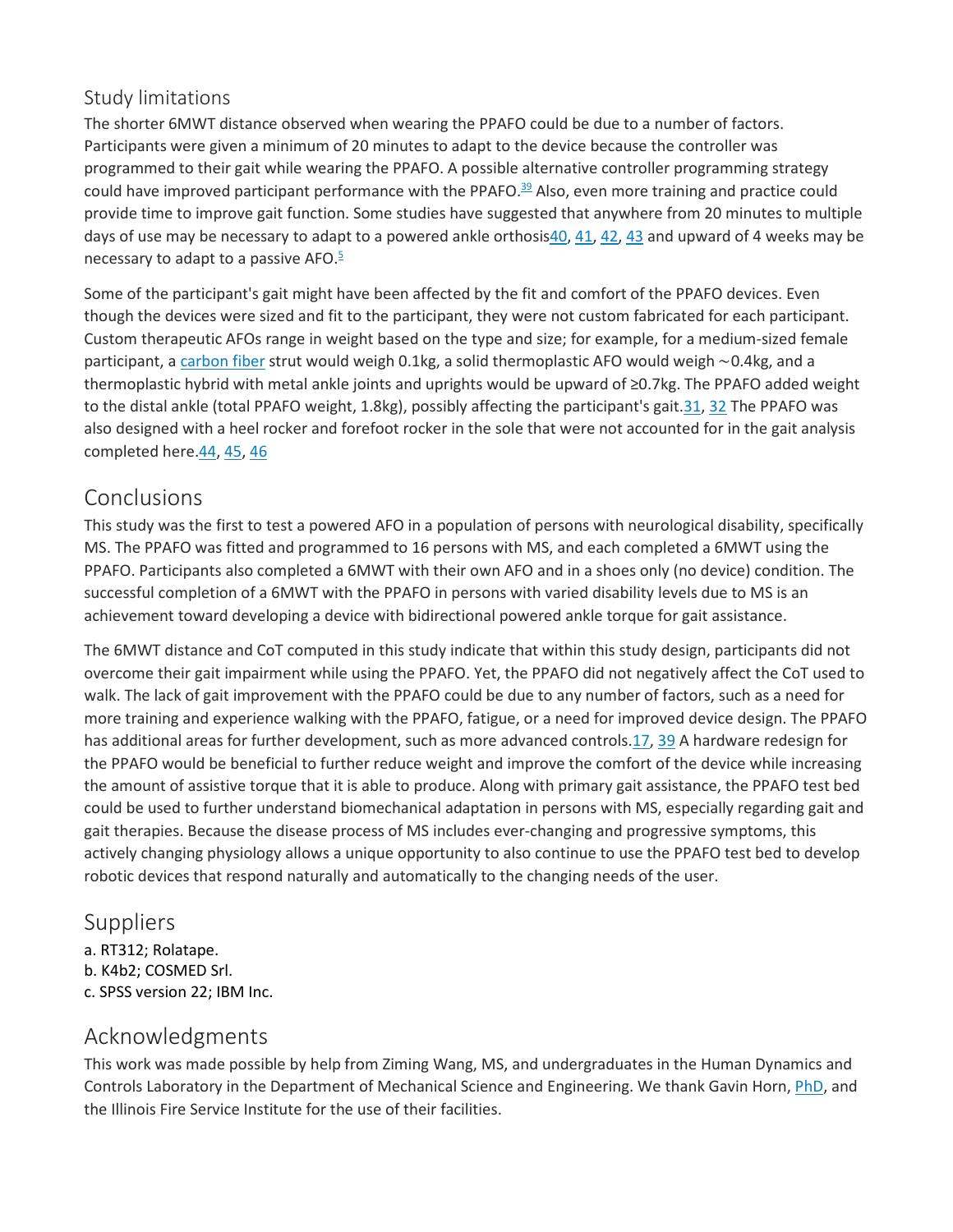### References

- [1](https://www.sciencedirect.com/science/article/pii/S000399931730494X?via%3Dihub#bbib1) J.H. Noseworthy, C. Lucchinetti, M. Rodriguez, B.G. Weinshenker **Multiple sclerosis** N Engl J Med, 343 (2000), pp. 938-952
- [2](https://www.sciencedirect.com/science/article/pii/S000399931730494X?via%3Dihub#bbib2) R.W. Motl **Ambulation and multiple sclerosis** Phys Med Rehabil Clin North Am, 24 (2013), pp. 325-336
- [3](https://www.sciencedirect.com/science/article/pii/S000399931730494X?via%3Dihub#bbib3) J. Pike, E. Jones, K. Rajagopalan, J. Piercy, P. Anderson **Social and economic burden of walking and mobility problems in multiple sclerosis** BMC Neurol, 12 (2012), pp. 1-8
- [4](https://www.sciencedirect.com/science/article/pii/S000399931730494X?via%3Dihub#bbib4) J. Wening, J. Ford, L.D. Jouett **Orthotics and FES for maintenance of walking in patients with MS** Dis Mon, 59 (2013), pp. 284-289
- [5](https://www.sciencedirect.com/science/article/pii/S000399931730494X?via%3Dihub#bbib5) G.M. Ramdharry, J.F. Marsden, B.L. Day, A.J. Thompson **De-stabilizing and training effects of foot orthoses in multiple sclerosis** Mult Scler J, 12 (2006), pp. 219-226
- [6](https://www.sciencedirect.com/science/article/pii/S000399931730494X?via%3Dihub#bbib6) L.R. Sheffler, M.T. Hennessey, J.S. Knutson, G.G. Naples, J. Chae **Functional effect of an ankle foot orthosis on gait in multiple sclerosis: a pilot study** Am J Phys Med Rehabil, 87 (2008), pp. 26-32
- [7](https://www.sciencedirect.com/science/article/pii/S000399931730494X?via%3Dihub#bbib7) J.V. McLoughlin, S.R. Lord, C.J. Barr, M. Crotty, D.L. Sturnieks **Dorsiflexion assist orthosis reduces the physiological cost and mitigates deterioration in strength and balance associated with walking in people with multiple sclerosis** Arch Phys Med Rehabil, 96 (2015), pp. 226-232.e31
- [8](https://www.sciencedirect.com/science/article/pii/S000399931730494X?via%3Dihub#bbib8) D.J. Bregman, V. de Groot, P. Van Diggele, H. Meulman, H. Houdijk, J. Harlaar **Polypropylene ankle foot orthoses to overcome drop-foot gait in central neurological patients: a mechanical and functional evaluation** Prosthet Orthot Int, 34 (2010), pp. 293-304
- [9](https://www.sciencedirect.com/science/article/pii/S000399931730494X?via%3Dihub#bbib9) D.J. Bregman, J. Harlaar, C.G. Meskers, V. de Groot **Spring-like ankle foot orthoses reduce the energy cost of walking by taking over ankle work** Gait Posture, 35 (2012), pp. 148-153
- [10](https://www.sciencedirect.com/science/article/pii/S000399931730494X?via%3Dihub#bbib10) Y.I. Hwang, W.G. Yoo, D.H. An, H.J. Heo **The effect of an AFO-shaped elastic band on drop-foot gait in patients with central neurological lesions** NeuroRehabilitation, 32 (2013), pp. 377-383
- [11](https://www.sciencedirect.com/science/article/pii/S000399931730494X?via%3Dihub#bbib11) J.C. Hobart, A. Riazi, D.L. Lamping, R. Fitzpatrick, A.J. Thompson **Measuring the impact of MS on walking ability—the 12-Item MS Walking Scale (MSWS-12)** Neurology, 60 (2003), pp. 31-36
- [12](https://www.sciencedirect.com/science/article/pii/S000399931730494X?via%3Dihub#bbib12) M.A. Brehm, F. Nollet, J. Harlaar **Energy demands of walking in persons with postpoliomyelitis syndrome: relationship with muscle strength and reproducibility** Arch Phys Med Rehabil, 87 (2006), pp. 136-140
- [13](https://www.sciencedirect.com/science/article/pii/S000399931730494X?via%3Dihub#bbib13) K.A. Shorter, G.F. Kogler, E. Loth, W.K. Durfee, E.T. Hsiao-Wecksler **A portable-powered-ankle-foot-orthosis for rehabilitation** J Rehabil Res Dev, 48 (2011), pp. 459-472
- [14](https://www.sciencedirect.com/science/article/pii/S000399931730494X?via%3Dihub#bbib14) Boes MK, Islam M, Li YD, Hsiao-Wecksler ET. Fuel efficiency of a portable powered ankle-foot orthosis. In: IEEE International Conference on Rehabilitation Robotics; 2013 Jun 24–26; Seattle (WA).
- [15](https://www.sciencedirect.com/science/article/pii/S000399931730494X?via%3Dihub#bbib15) K.A. Shorter, J.C. Xia, E.T. Hsiao-Wecksler, W.K. Durfee, G.F. Kogler **Technologies for powered ankle-foot orthotic systems: possibilities and challenges** IEEE/ASME Trans Mechatron, 18 (2013), pp. 337-347
- [16](https://www.sciencedirect.com/science/article/pii/S000399931730494X?via%3Dihub#bbib16) D.Y. Li, A. Becker, K.A. Shorter, T. Bretl, E.T. Hsiao-Wecksler **Estimating system state during human walking with a powered ankle-foot orthosis** IEEE/ASME Trans Mechatron, 16 (2011), pp. 835-844
- [17](https://www.sciencedirect.com/science/article/pii/S000399931730494X?via%3Dihub#bbib17) M. Islam, M.T. Hagan, E.T. Hsiao-Wecksler **Gait state estimation for a powered ankle orthosis using modified fractional timing and artificial neural network** J Med Devices, 10 (2016), p. 020920
- [18](https://www.sciencedirect.com/science/article/pii/S000399931730494X?via%3Dihub#bbib18) J. Perry **Gait analysis: normal and pathological function** Slack, Thorofare (1992)
- [19](https://www.sciencedirect.com/science/article/pii/S000399931730494X?via%3Dihub#bbib19) C. Kirtley **Introduction: clinical gait analysis** Churchill Livingstone, Edinburgh (2006), pp. 201-222
- [20](https://www.sciencedirect.com/science/article/pii/S000399931730494X?via%3Dihub#bbib20) K.A. Shorter, Y. Li, E.A. Morris, G.F. Kogler, E.T. Hsiao-Wecksler **Experimental evaluation of a portable powered ankle-foot orthosis** Conf Proc IEEE Eng Med Biol Soc, 2011 (2011), pp. 624-627
- [21](https://www.sciencedirect.com/science/article/pii/S000399931730494X?via%3Dihub#bbib21) M. Islam, E.T. Hsiao-Wecksler **Detection of gait modes using an artificial neural network during walking with a powered ankle-foot orthosis** J Biophys, 2016 (2016), p. 7984157
- [22](https://www.sciencedirect.com/science/article/pii/S000399931730494X?via%3Dihub#bbib22) J.F. Kurtzke **Rating neurologic impairment in multiple sclerosis: an Expanded Disability Status Scale (EDSS)** Neurology, 33 (1983), pp. 1444-1452
- [23](https://www.sciencedirect.com/science/article/pii/S000399931730494X?via%3Dihub#bbib23) M.D. Goldman, R.A. Marrie, J.A. Cohen **Evaluation of the six-minute walk in multiple sclerosis subjects and healthy controls** Mult Scler J, 14 (2008), pp. 383-390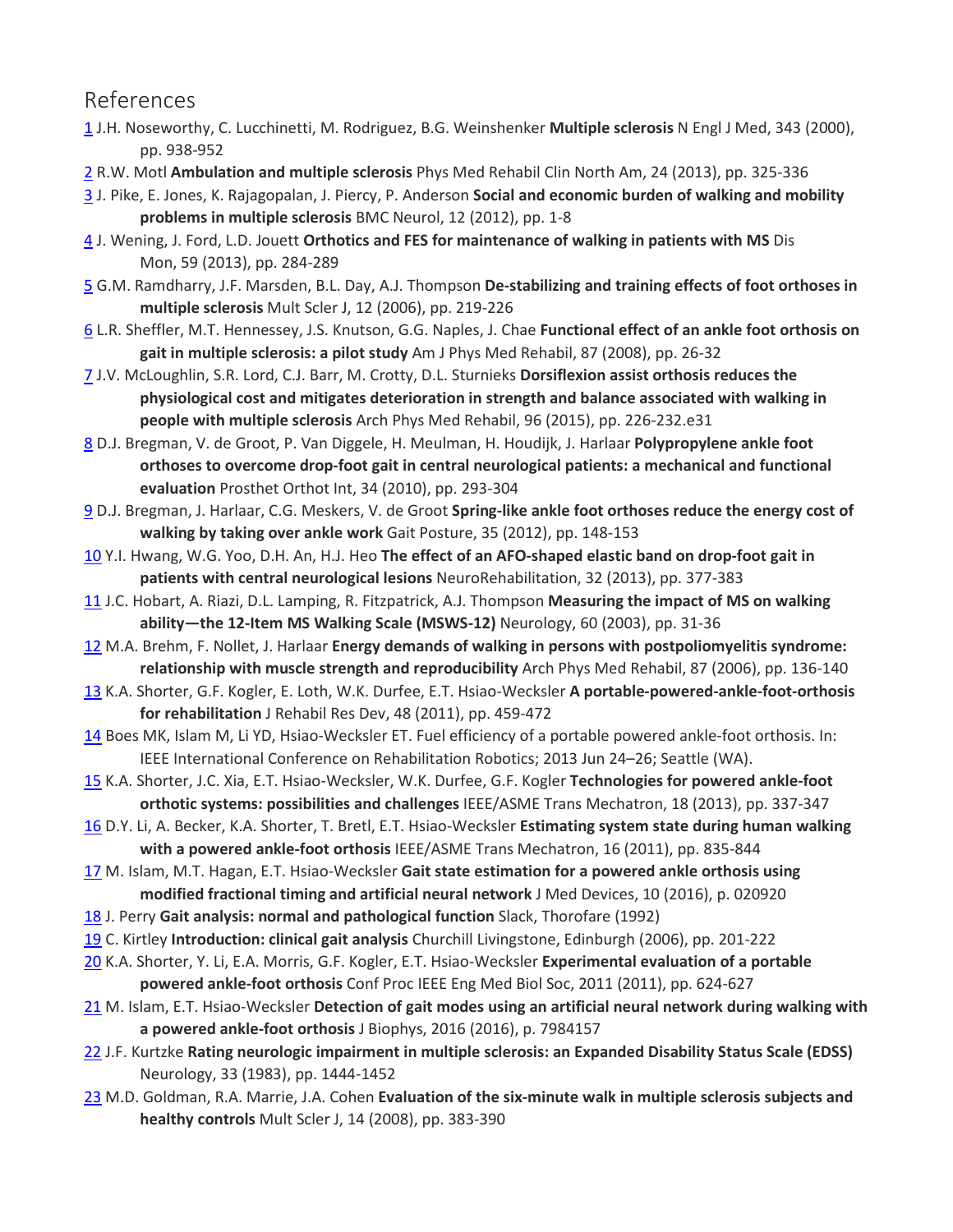- [24](https://www.sciencedirect.com/science/article/pii/S000399931730494X?via%3Dihub#bbib24) B.M. Sandroff, R.W. Motl, L.A. Pilutti, *et al.* **Accuracy of StepWatch and ActiGraph accelerometers for measuring steps taken among persons with multiple sclerosis** PLoS One, 9 (2014), p. e93511
- [25](https://www.sciencedirect.com/science/article/pii/S000399931730494X?via%3Dihub#bbib25) R.W. Motl, E.M. Snook, S. Agiovlasitis, Y. Suh **Calibration of accelerometer output for ambulatory adults with multiple sclerosis** Arch Phys Med Rehabil, 90 (2009), pp. 1778-1784
- [26](https://www.sciencedirect.com/science/article/pii/S000399931730494X?via%3Dihub#bbib26) J.M. Donelan, R. Kramand, A.D. Kuo **Mechanical and metabolic determinants of the preferred step width in human walking** Proc R Soc B Biol Sci, 268 (2001), pp. 1985-1992
- [27](https://www.sciencedirect.com/science/article/pii/S000399931730494X?via%3Dihub#bbib27) J.M. Brockway **Derivation of formulae used to calculate energy expenditure in man** Hum Nutr Clin Nutr, 41 (1987), pp. 463-471
- [28](https://www.sciencedirect.com/science/article/pii/S000399931730494X?via%3Dihub#bbib28) P.G. Adamczyk, S.H. Collins, A.D. Kuo **The advantages of a rolling foot in human walking** J Exp Biol, 209 (2006), pp. 3953-3963
- [29](https://www.sciencedirect.com/science/article/pii/S000399931730494X?via%3Dihub#bbib29) V. Tomassini, P.M. Matthews, A.J. Thompson, *et al.* **Neuroplasticity and functional recovery in multiple sclerosis** Nat Rev Neurol, 8 (2012), pp. 635-646
- [30](https://www.sciencedirect.com/science/article/pii/S000399931730494X?via%3Dihub#bbib30) D.J. Ksiazek-Winiarek, P. Szpakowski, A. Glabinski **Neural plasticity in multiple sclerosis: the functional and molecular background** Neural Plast, 2015 (2015), p. 307175
- [31](https://www.sciencedirect.com/science/article/pii/S000399931730494X?via%3Dihub#bbib31) S.L. Barnett, A.M. Bagley, H.B. Skinner **Ankle weight effect on gait: orthotic implications** Orthopedics, 16 (1993), pp. 1127-1131
- [32](https://www.sciencedirect.com/science/article/pii/S000399931730494X?via%3Dihub#bbib32) R.C. Browning, J.R. Modica, R. Kram, A. Goswami **The effects of adding mass to the legs on the energetics and biomechanics of walking** Med Sci Sports Exer, 39 (2007), pp. 515-525
- [33](https://www.sciencedirect.com/science/article/pii/S000399931730494X?via%3Dihub#bbib33) L.M. Mooney, E.J. Rouse, H.M. Herr **Autonomous exoskeleton reduces metabolic cost of human walking** J Neuroeng Rehabil, 11 (2014), p. 151
- [34](https://www.sciencedirect.com/science/article/pii/S000399931730494X?via%3Dihub#bbib34) L.M. Mooney, E.J. Rouse, H.M. Herr **Autonomous exoskeleton reduces metabolic cost of human walking during load carriage** J Neuroeng Rehabil, 11 (2014), p. 80
- [35](https://www.sciencedirect.com/science/article/pii/S000399931730494X?via%3Dihub#bbib35) P. Malcolm, W. Derave, S. Galle, D. De Clercq **A simple exoskeleton that assists plantarflexion can reduce the metabolic cost of human walking** PLoS One, 8 (2013), p. e56137
- [36](https://www.sciencedirect.com/science/article/pii/S000399931730494X?via%3Dihub#bbib36) G.S. Sawicki, D.P. Ferris **Powered ankle exoskeletons reveal the metabolic cost of plantar flexor mechanical work during walking with longer steps at constant step frequency** J Exp Biol, 212 (2009), pp. 21-31
- [37](https://www.sciencedirect.com/science/article/pii/S000399931730494X?via%3Dihub#bbib37) C.J. Walsh, K. Endo, H. Herr **A quasi-passive leg exoskeleton for load-carrying augmentation** Int J Human Robot, 4 (2007), pp. 487-506
- [38](https://www.sciencedirect.com/science/article/pii/S000399931730494X?via%3Dihub#bbib38) L.A. Pilutti, D. Dlugonski, B.M. Sandroff, *et al.* **Gait and six-minute walk performance in persons with multiple sclerosis** J Neurol Sci, 334 (2013), pp. 72-76
- [39](https://www.sciencedirect.com/science/article/pii/S000399931730494X?via%3Dihub#bbib39) M. Islam, E.T. Hsiao-Wecksler **Developing a classification algorithm for plantarflexor actuation timing of a powered ankle-foot orthosis** J Med Devices, 10 (2016)
- [40](https://www.sciencedirect.com/science/article/pii/S000399931730494X?via%3Dihub#bbib40) S.M. Cain, K.E. Gordon, D.P. Ferris **Locomotor adaptation to a powered ankle-foot orthosis depends on control method** J Neuroeng Rehabil, 4 (2007), p. 48
- [41](https://www.sciencedirect.com/science/article/pii/S000399931730494X?via%3Dihub#bbib41) K.E. Gordon, D.P. Ferris **Learning to walk with a robotic ankle exoskeleton** J Biomech, 40 (2007), pp. 2636- 2644
- [42](https://www.sciencedirect.com/science/article/pii/S000399931730494X?via%3Dihub#bbib42) G.S. Sawicki, D.P. Ferris **Mechanics and energetics of level walking with powered ankle exoskeletons** J Exp Biol, 211 (2008), pp. 1402-1413
- [43](https://www.sciencedirect.com/science/article/pii/S000399931730494X?via%3Dihub#bbib43) Norris JA, Marsh AP, Granata KP, Ross SD. Positive feedback in powered exoskeletons: improved metabolic efficiency at the cost of reduced stability? In: ASME 2007 International Design Engineering Technical Conferences and Computers and Information in Engineering Conference; 2007 Jan 1; Las Vegas (NV).
- [44](https://www.sciencedirect.com/science/article/pii/S000399931730494X?via%3Dihub#bbib44) S. Hutchins, P. Bowker, N. Geary, J. Richards **The biomechanics and clinical efficacy of footwear adapted with rocker profiles—evidence in the literature** Foot, 19 (2009), pp. 165-170
- [45](https://www.sciencedirect.com/science/article/pii/S000399931730494X?via%3Dihub#bbib45) J.T. Long, J.P. Klein, N.M. Sirota, J.J. Wertsch, D. Janisse, G.F. Harris **Biomechanics of the double rocker sole shoe: gait kinematics and kinetics** J Biomech, 40 (2007), pp. 2882-2890
- [46](https://www.sciencedirect.com/science/article/pii/S000399931730494X?via%3Dihub#bbib46) K.A. Myers, J.T. Long, J.P. Klein, J.J. Wertsch, D. Janisse, G.F. Harris **Biomechanical implications of the negative heel rocker sole shoe: gait kinematics and kinetics** Gait Posture, 24 (2006), pp. 323-330